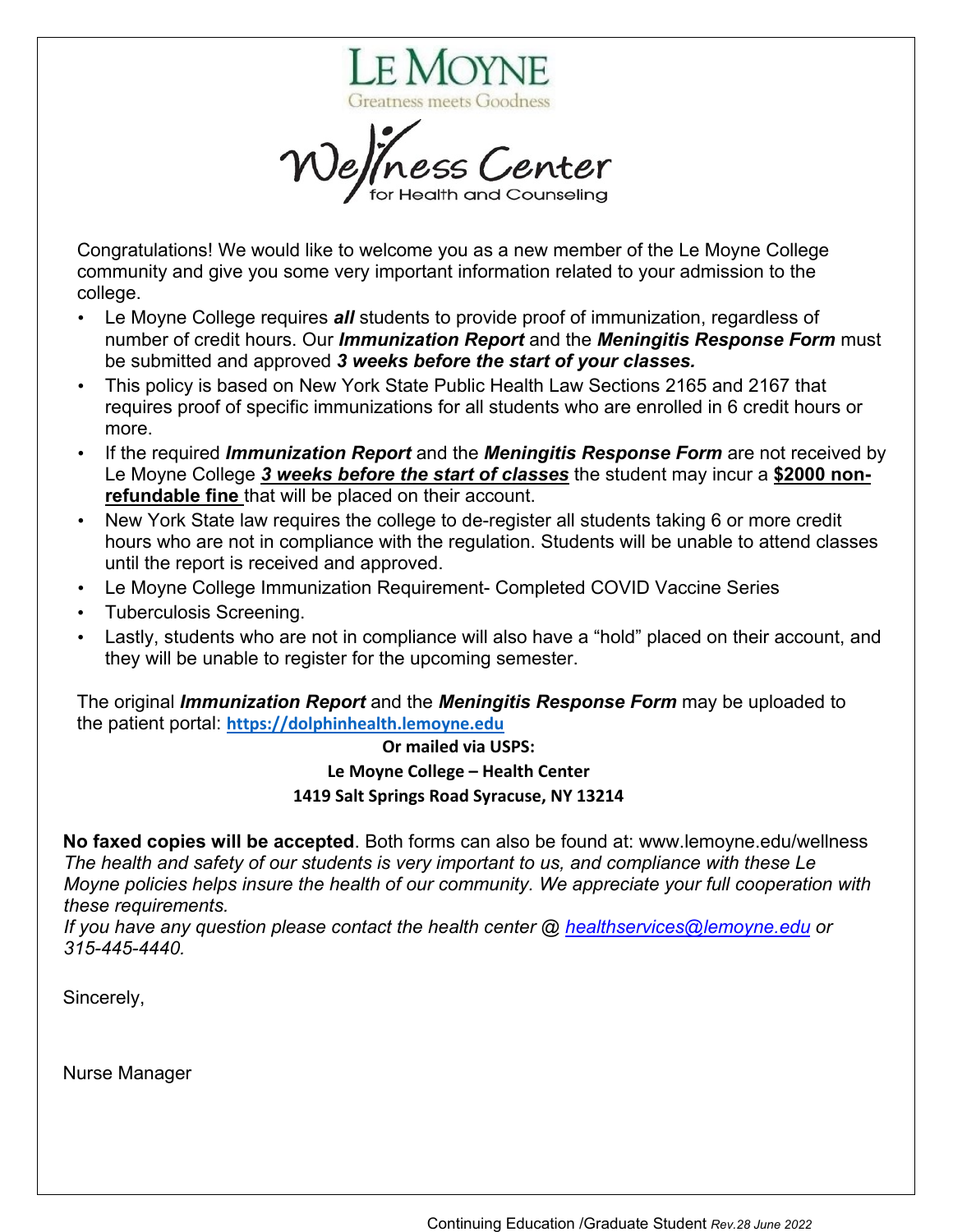| LE MOYNE<br><b>Greatness meets Goodness</b><br>Wellness Center                                                                                                                                                                                                  |                                                                                                                                                                                                                                                                                                                                                                                                                                                        |  |
|-----------------------------------------------------------------------------------------------------------------------------------------------------------------------------------------------------------------------------------------------------------------|--------------------------------------------------------------------------------------------------------------------------------------------------------------------------------------------------------------------------------------------------------------------------------------------------------------------------------------------------------------------------------------------------------------------------------------------------------|--|
| <b>CONTINUING EDUCATION and GRADUATE STUDENT</b><br><b>IMMUNIZATION AND HEALTH REPORT</b>                                                                                                                                                                       |                                                                                                                                                                                                                                                                                                                                                                                                                                                        |  |
|                                                                                                                                                                                                                                                                 | Date of Birth: ____________________                                                                                                                                                                                                                                                                                                                                                                                                                    |  |
|                                                                                                                                                                                                                                                                 |                                                                                                                                                                                                                                                                                                                                                                                                                                                        |  |
|                                                                                                                                                                                                                                                                 |                                                                                                                                                                                                                                                                                                                                                                                                                                                        |  |
| after the first birthday.                                                                                                                                                                                                                                       | Telephone Home: _________________________________Work: ___________________________<br>New York State and Le Moyne College require that all students must comply with Public Health Law Sections 2165 and<br>2167. Persons born on or after 1/1/1957 must complete the requirement for Measles, Mumps, Rubella. All students must<br>complete the Meningitis Response Form or show documented proof of vaccine. All vaccines must have been given on or |  |
| 1. Meningitis Vaccine (ACWY) (Required by the State within in the last 5 years) :<br>Circle One: Menactra Menveo Menomune #1 / /<br><b>OR</b><br>Meningitis B, Trumenba, Bexsero $#1$ $#2$ $#2$ OR Sign the enclosed Meningitis waiver<br>Rubella – 1 dose $1.$ | or Titer <b>Allen Contracts</b>                                                                                                                                                                                                                                                                                                                                                                                                                        |  |
| 3. Flu Vaccine $\frac{1}{\sqrt{2}}$                                                                                                                                                                                                                             |                                                                                                                                                                                                                                                                                                                                                                                                                                                        |  |
| 4. COVID Vaccine:<br>Moderna #1 $\frac{1}{\sqrt{2}}$ #2 $\frac{1}{\sqrt{2}}$<br>Pfizer #1 $\frac{1}{\sqrt{2}}$ #2 $\frac{1}{\sqrt{2}}$<br>Johnson & Johnson (Janssen) #1___/___/<br>Recommended:                                                                |                                                                                                                                                                                                                                                                                                                                                                                                                                                        |  |
| 5. COVID Booster: Booster date: 1. 1. Vaccine Name:                                                                                                                                                                                                             |                                                                                                                                                                                                                                                                                                                                                                                                                                                        |  |
| **Titer reports must be positive and must include a copy of the lab report.                                                                                                                                                                                     |                                                                                                                                                                                                                                                                                                                                                                                                                                                        |  |
| <b>Health Care Provider must sign:</b>                                                                                                                                                                                                                          |                                                                                                                                                                                                                                                                                                                                                                                                                                                        |  |
| Health Care Provider Signature: _____________________                                                                                                                                                                                                           |                                                                                                                                                                                                                                                                                                                                                                                                                                                        |  |
|                                                                                                                                                                                                                                                                 |                                                                                                                                                                                                                                                                                                                                                                                                                                                        |  |
|                                                                                                                                                                                                                                                                 |                                                                                                                                                                                                                                                                                                                                                                                                                                                        |  |